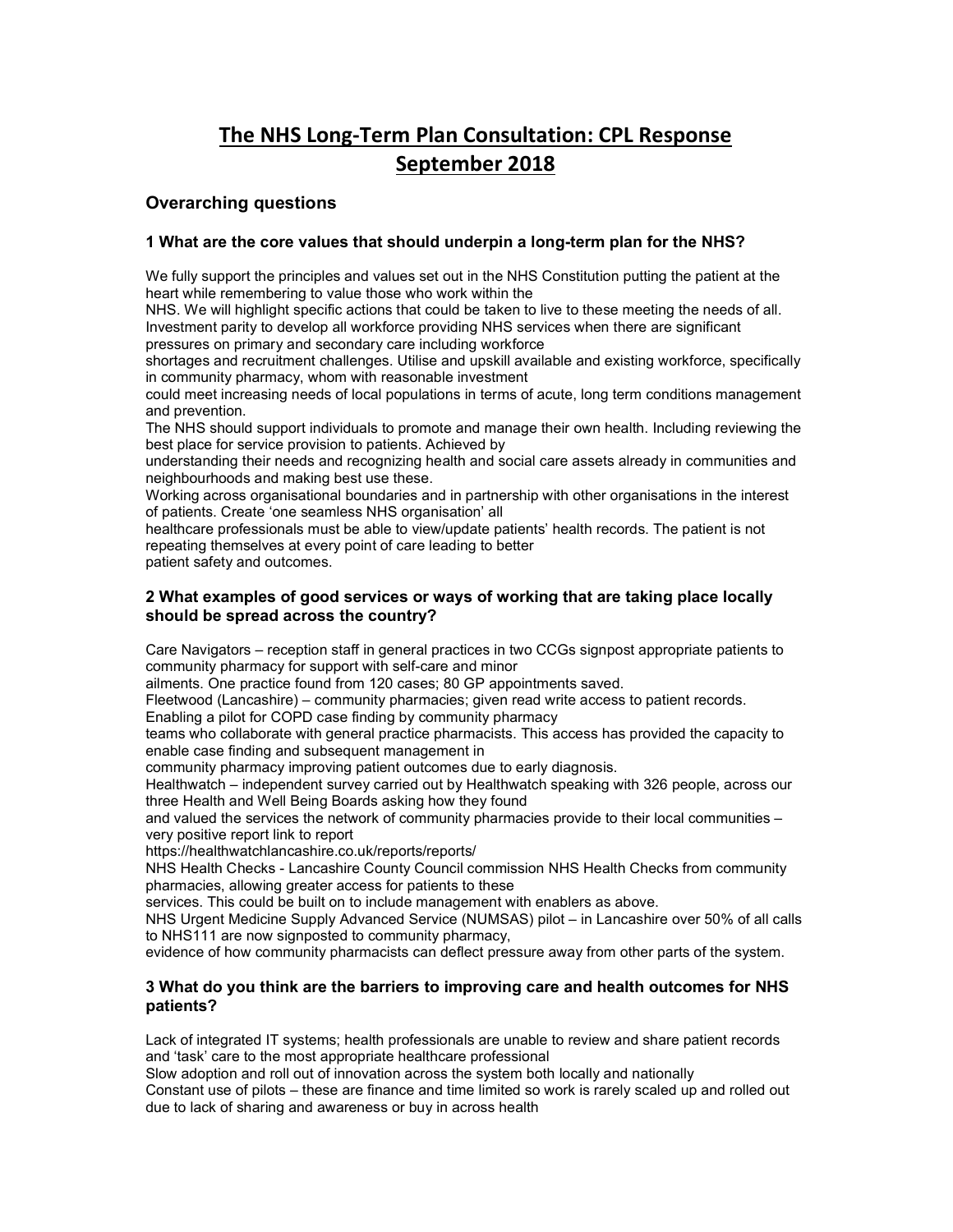and social care boundaries

Local and national contracts that do not enable/disincentivise collaborative working Investment and 'success' measures/metrics based on short term outcome measures, return on investment or cost savings. Leading to perverse incentivization of certain actions. The prevention agenda, and quality of life improvement plus health economy savings requires a long-term view on investment. Human behaviours in adapting to and dealing with a change process Lack of capacity to embrace change due to existing workload Limited use of patient group directions in community pharmacy. These could enable community pharmacists to treat minor disease in pharmacy; deflecting pressure from general practice Workforce development – the workforce is not yet developed to operate to the top of their license, needing adequately funded training to meet the gaps in service

# Life stage - Early life

provision.

# 1 What must the NHS do to meet its ambition to reduce still-births and infant mortality?

Support education from school age and onwards about the consequences of the consuming alcohol, smoking and the use of illicit drugs during pregnancy. Also, consideration of the appropriateness of prescribed medicines, over the counter medicines and supplements - reviewed by a prescriber or pharmacist as to their appropriateness during pregnancy e.g. sodium valproate Maximise the support provided by the network of Community Pharmacies and the Healthy Living Pharmacy Programme for community pharmacy to provide information on self-care and deliver

commissioned service pathways to promote good health during pregnancy e.g. supplying vitamins, especially in areas of deprivation

Using the team of pharmacists found in general practice and community pharmacy in educating diabetic patients in pre-conception planning & reviewing their medicines, prior, during & after pregnancy

# 2 How can we improve how we tackle conditions that affect children and young people?

Have NHS vaccination programmes accessible from the community pharmacy network e.g. target young school children for their seasonal flu vaccination, young people to have their Meningitis vaccine (Men ACWY) from their local community pharmacy. Community pharmacists in England administered 1,344,462 flu vaccinations to eligible patients over 18 via the national NHS Flu Vaccination Service in 2017/18, demonstrating the accessibility of this network and patient's acceptance of this as a suitable point of access for vaccination services and hence other more clinical services.

Maximise the support provided by the network of Community Pharmacies and the Healthy Living Pharmacy programme for community pharmacy to provide information on life style, healthy eating, children's oral health and have commissioned service pathways to support young children in areas of high deprivation e.g. supply vitamin drops

For local budgets to be able to tackle the wider determinants of health e.g. housing Have performance measures that look at patient experience to monitor appropriateness of the service

# 3 How should the NHS and other bodies build on existing measures to tackle the rising issues of childhood obesity and young people's mental health?

Influence policy making bodies on their social policies around food; reviewing licensing arrangements for fast food outlets particularly near to schools and areas of health and social inequalities Link up health, education, social care with targets requiring them to work together to achieve their outcomes with accountability for delivery

Work in school, not only focusing on the pupils, including the parents & extended family Obesity is often diet and exercise related. Tackling at every level requires educating all generations, particularly in deprived areas. How to cook meals that are nutritious, quick, cost effective and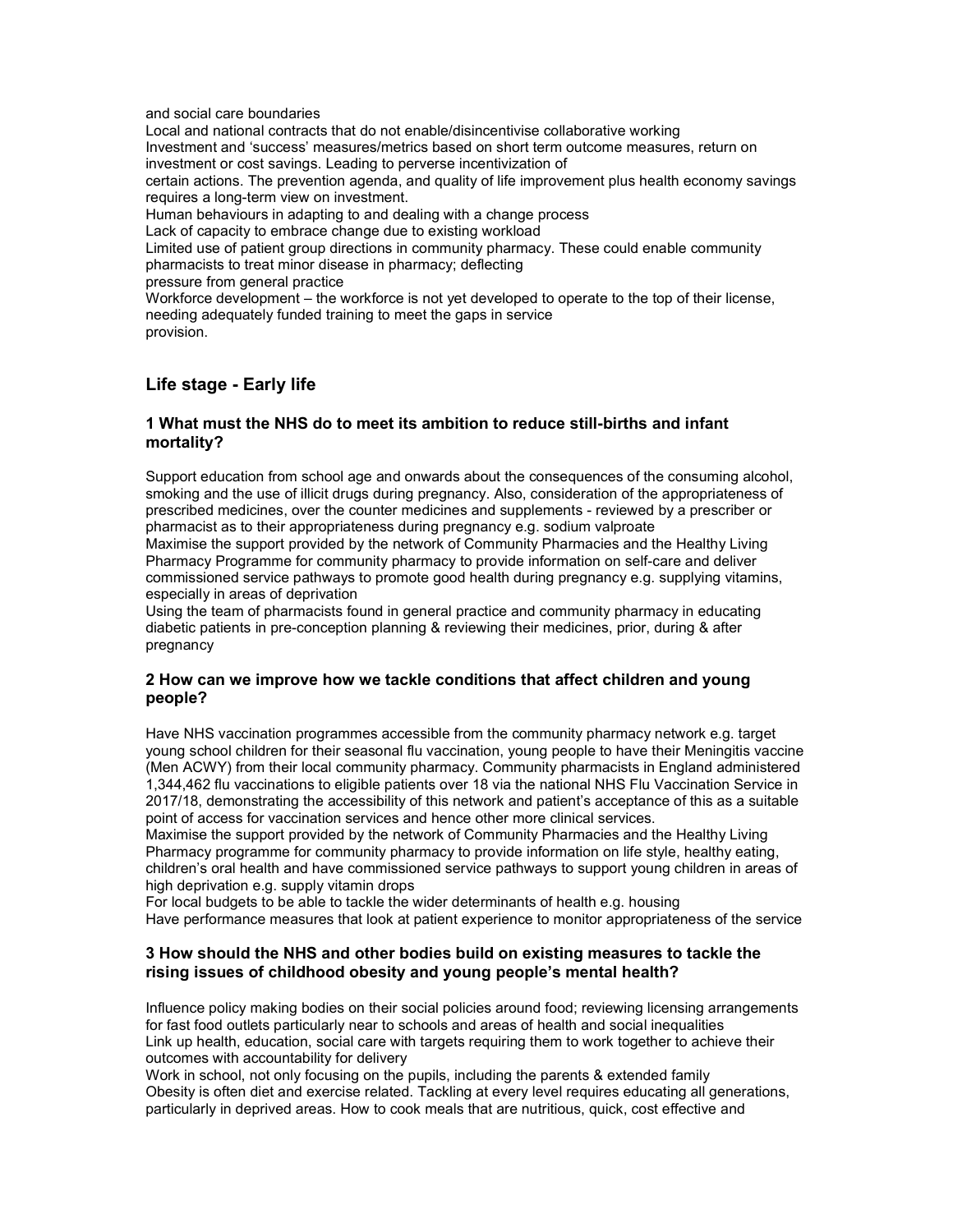agreeable to the whole family. Enabling a shift from convenience food. Similar approaches for the integration of exercise providing examples and approaches that easily fit in to busy lives. Education explaining what constitutes exercise. This requires regular conversations along whole health spectrum. More formal services in line with principles of 'Making Every Contact Count' including follow up and support.

Pre-screening work capturing vulnerable individuals before these problems begin, including local communities, voluntary sector and faith groups, funded by monies from the NHS stopping people becoming sick in the first place

Parent education on the risks of social media and safeguarding their children

# 4 How can we ensure children living with complex needs aren't disadvantaged or excluded?

Children's health needs are linked into where they were born, the environment in which they live and other social factors. We also know that in areas of high deprivation there can be fewer general practices, so it is harder to access help via this route. The number of community pharmacies do not follow the inverse care law, you find more pharmacies in areas of higher deprivation compared to more affluent neighbourhoods.

Therefore, we would suggest that the community pharmacy network is far more closely incorporated into the design of services; supported by having read write access to the patients' medical record, this would allow the pharmacy team to be the first port of call for children, their parents and carers to access the help they require at a local level.

# Life stage - Staying healthy

# 1 What is the top prevention activity that should be prioritised for further support over the next five and ten years?

What is the top prevention activity that should be prioritised for further support over the next five and ten years?

Education to help us look after ourselves better, so keeping us healthy for longer; using tools such as patient activation measures and techniques to ensure that when someone undergoes treatment they have the knowledge and motivation to keep themselves healthy.

# 2 What are the main actions that the NHS and other bodies could take to:

The main action is to increase how the teams found within the community pharmacy network are used to support the health of the population, from both the NHS and Public Health. In our location there is 1 community pharmacy for every 4,000 people. No appointment is necessary to see these teams, and you find more community pharmacies in areas of high deprivation that you do compared to more affluent areas.

National statistics show that 89.2% of the population is estimated to have access to a community pharmacy within a 20-minute walk and in the most deprived areas this rises to 99.8% of people. Our existing contract with NHS England includes the provision of opportunistic one-to-one advice on healthy lifestyle, signposting to other practitioners, and being able to support patients with how they take their medicines through a structured consultation and support for patients with new medicines initiated by their GP.

Some Councils via their Public Health teams also commission services e.g. emergency contraception, Stop smoking services, NHS Health Checks, needle exchanges and supervised dispensing, however provision depends on the local council rather than having a national position leading to fragmentation of delivery.

# 3 What should be the top priority for addressing inequalities in health over the next five and ten years?

What should be the top priority for addressing inequalities in health over the next five and ten years?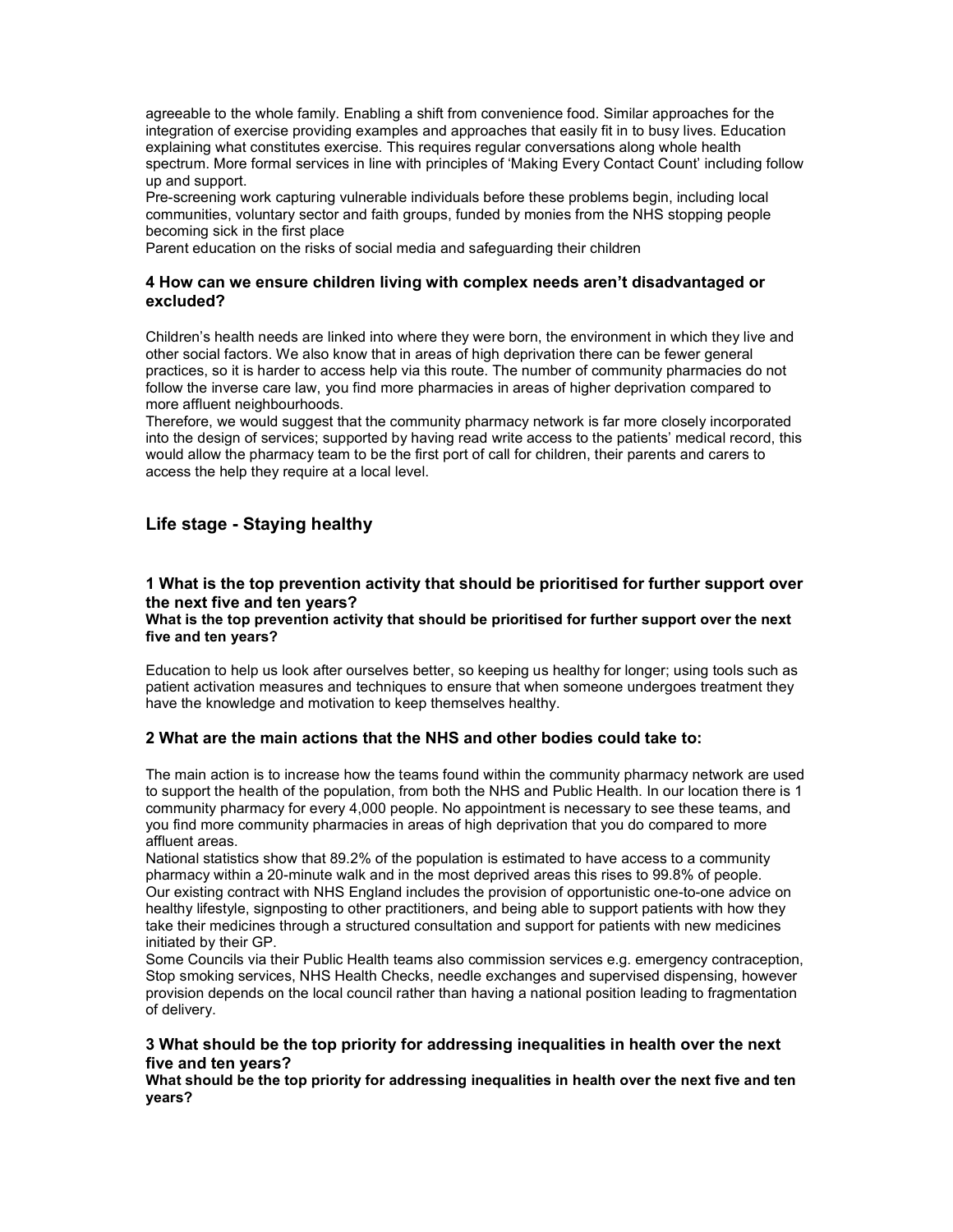A focus on getting people to stop smoking

# 4 Are there examples of innovative/excellent practice that you think could be scaled up nationally to improve outcomes, experience or mortality?

The question is seeking to understand what is happening locally, and this is the first issue, the data bases evidencing what is happening locally, especially in community pharmacy are fragmented which stops the spread of innovation and good practice.

The NHS Health Check service is commissioned locally from pharmacies within one of our District councils, which means residents living in our two other Councils are not eligible. This service that can provide early detection of cardiovascular disease, diabetes and offer support and advice around adopting healthier life styles. This service could easily be scaled up to be delivered across the whole community pharmacy framework Sexual Health service - Emergency hormonal contraception (EHC) is being commissioned by 2 out of 3 of our local authorities in a certain number of community pharmacies. A nationally commissioned first contraception service through all community pharmacies, provided alongside national commissioning of EHC provision, would deflect pressure away from OOH, Urgent Care and general practice would have a positive social impact. This potential was demonstrated in a PwC report looking at community pharmacy who concluded that a total net value of £24.9 million of short-term societal benefit would be delivered due to the EHC services alone.

# 5 How can personalised approaches such as paying attention to patient activation, health literacy and offering a personal health budget reduce health inequalities?

If community pharmacy services were to be upscaled, this would improve access for all communities, with a greater impact on those found in some of our most deprived communities. This would support the work in reducing health inequalities, with life style advice and support delivered by local people speaking to local people in local locations. Patients on medication need to come in and collect their prescription on a monthly basis, this gives the pharmacy team an opportunity to have regular conversation with their patients about their medication and provide other life style advice. This role of community pharmacy was evidenced by a pilot in West Yorkshire, the pharmacy care plan service, where patients had regular access to structured consultations with a community pharmacist about their health goals. Results showed an improvement over 12 months in key clinical and process metrics, such as patient activation, adherence, blood pressure and quality of life.

The mean incremental cost associated with the intervention was estimated to be £202.91 (95% CI 58.26 to £346.41) and the incremental Quality Adjusted Life

Year (QALY) gain was 0.024 (95% CI 0.014 to 0.034), giving an incremental cost per QALY of £8,495.

# 6 What is the best way to measure, monitor and track progress of prevention and personalisation activities?

Digital innovation e.g. apps, devices that can be worn or placed in the home to monitor or be accessed remotely are the way forward; however, this requires support from the health care professional to the patient to possibly provide the device, and to ensure they understand and are comfortable with the technology and how to use it

This however does not replace encouraging patients to track and monitor their own progress themselves.

In both these scenarios the team in the community pharmacy are very well placed to support patient in this journey.

#### 7 What are the main challenges to improving post-diagnostic support for people living with dementia and their carers, and what do you think the NHS can do to overcome them?

What are the main challenges to improving post-diagnostic support for people living with dementia and their carers, and what do you think the NHS can do to overcome them?

The first step is to educate people about dementia and how to spot the early symptoms, so that cases can be captured early on and appropriate steps taken.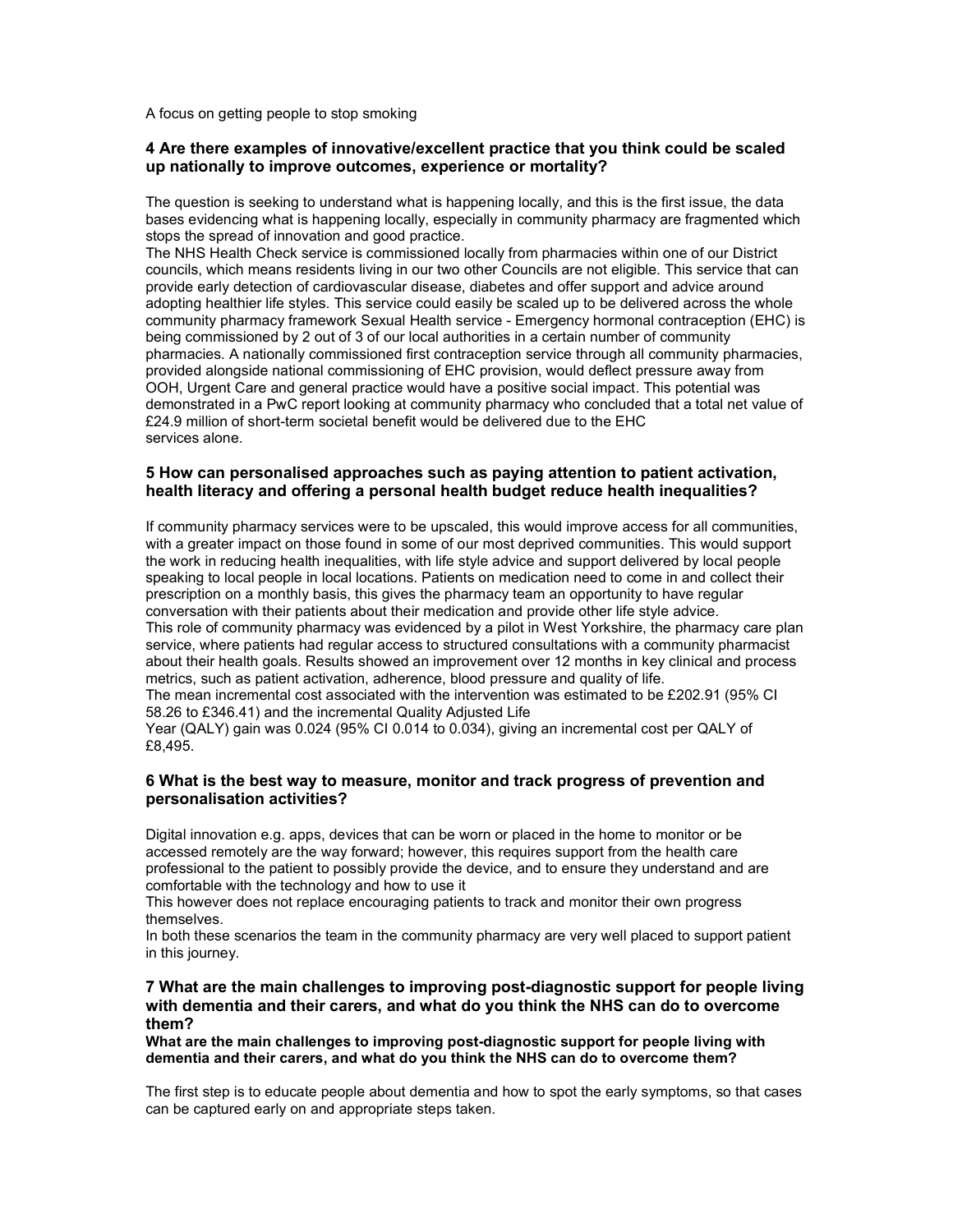Community pharmacy is an ideal vehicle to support the NHS in this approach. Community pharmacies are located within the communities they serve, with local people serving local people; and they are very easy to access. Most pharmacies in England have pharmacy staff who are trained as Dementia Friends. They also support Public Health campaigns in their pharmacies, as this is part of their NHS Contract. Heathy Living Pharmacies have Healthy Living Zones, so these combined means community pharmacies are ideally place to support NHS and Public Health campaigns and messages about dementia.

# 8 What is your top priority to enhance post-diagnostic support for people living with dementia and their carers?

#### What is your top priority to enhance post-diagnostic support for people living with dementia and their carers?

This answer does not just apply to dementia. Anyone with a long-term condition (including dementia) needs the healthcare professionals who support them to take a patient centred view in a way that treats them as a whole e.g. incudes their family and needs of their careres, and is able to see their treatment and care plan. The teams in community pharmacies know their patients and their families. The top priority for post diagnostic support is to enable access to community pharmacies to the patient record, so we can see at an early age what is happening to them and have read write access so we can add to their notes, and task activities needed for their care to the appropriate healthcare professional. In some cases, an early diagnosis is not apparent in the conversations had in the pharmacy or cannot be deduced from the medications prescribed, so access to the record is key if we are to be an integral part of the healthcare team.

# Life stage - Aging well

# 1 What more could be done to encourage and enable patients with long-term health issues to play a fuller role in managing their health?

The Community Pharmacy Forward View describes three key roles for the community pharmacy of the future:

1. As the facilitator of personalised care for people with long-term conditions

2. As the trusted, convenient first port of call for episodic healthcare advice and treatment

3. As the neighbourhood health and wellbeing hub

Patients with long-term conditions would benefit from regular support to help them get the best outcomes from their medicines, adopt healthier lifestyles and better manage their conditions. This role of community pharmacy was evidenced by a pilot in West Yorkshire, the pharmacy care plan service, where patients had regular access to structured consultations with a community pharmacist about their health goals. Results showed an improvement over 12 months in key clinical and process metrics, such as patient activation, adherence, blood pressure and quality of life. This is just one way that using the network of community pharmacies and their teams can support patients with long-term health issues to play a fuller role in managing their health

# 2 How can we build proactive, multi-disciplinary teams to support people with complex needs to keep well and to prevent progression from moderate to severe frailty for older people?

The development of Primary Care Networks (PCNs), with funding from NHSE to do this needs to involve community pharmacists and their teams so they can be fully integrated within the multidisciplinary team to facilitate the provision of better integrated primary care services. This therefore requires local support and NHS funding to provide time for local healthcare providers to meet, build relationships, plan and train together and ultimately to develop into a real multi-disciplinary team. This would be facilitated by other healthcare providers having read write access to the patients record to support multi-disciplinary working, and enable these individuals to be able to work in different settings as they have access to the records, which allows the healthcare professional to get closer to the patients e.g. at home especially if frail rather than go along to the practice or hospital.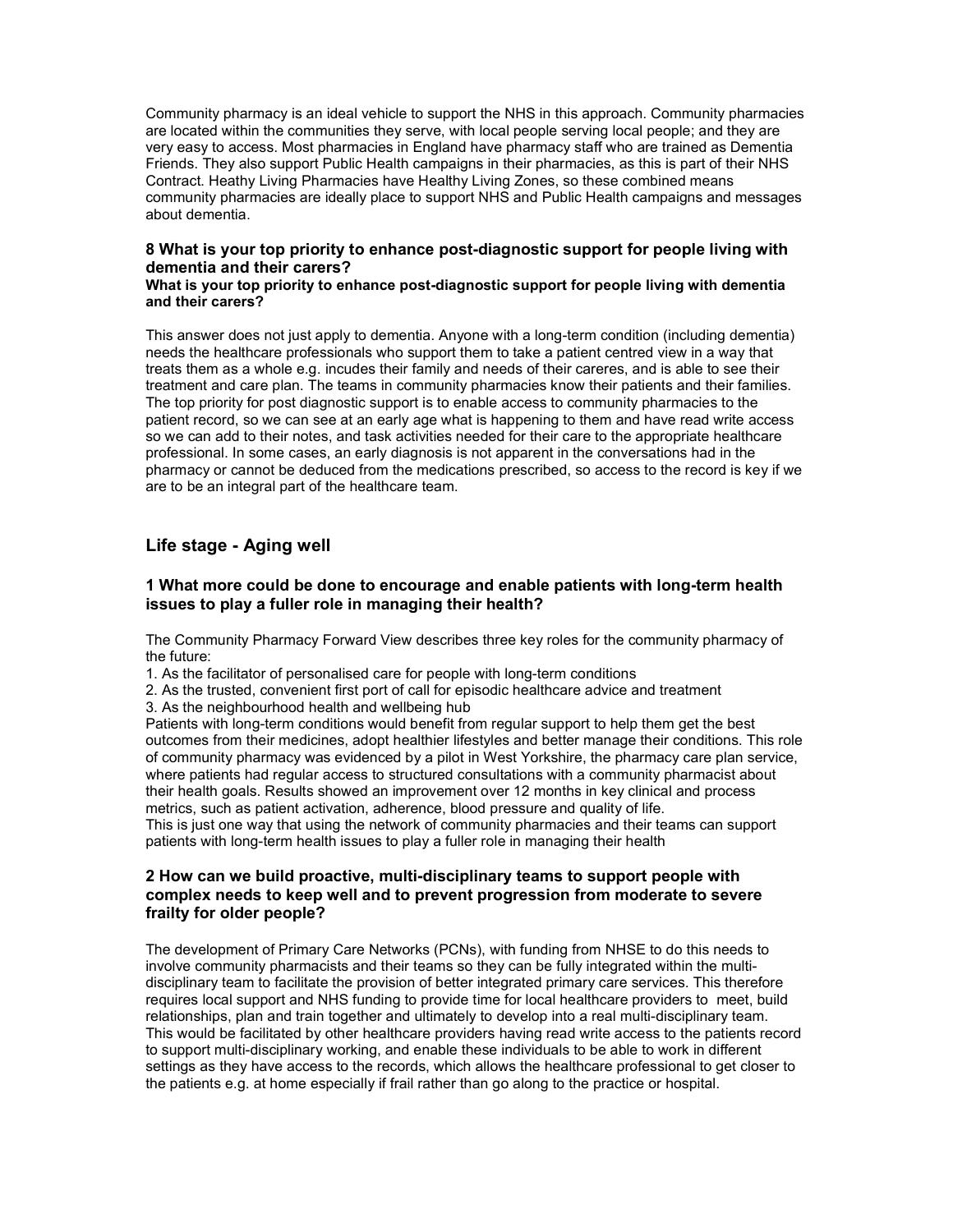# 3 What would good crisis care look like, that can help prevent unnecessary hospital admissions for older people living with various degrees of frailty?

There is definitely a role here for the patient/carer to have a conversation with their local community pharmacy about the medicines once discharged from hospital.

We have the refertopharmacy scheme in East Lancashire Hospital Trust, an electronic transfer of care scheme, where the patients' pharmacy is notified of the patient's admission and discharge from hospital, with data about the medications involved. The patient's community pharmacy is then able to provide them with expert advice and support with their medicines. Evidence show how having this real time link with the hospital team increased patients' safety and reduced hospital readmissions due to issues with their medicines. It is known that when care is transferred between settings, between 30 and 70% of patients have either an error or unintentional change to their medicines. So, a key opportunity for community pharmacy to be involved in this pathway

# Clinical priorities – Cancer

1 What should be the top priority for improving cancer outcomes and care over the next five and ten years?

What should be the top priority for improving cancer outcomes and care over the next five and ten years?:

From the perspective of community pharmacy - Prevention and diagnosis

#### 2 What more can be done to ensure that:

There is a vibrant network of community pharmacies across England, with the higher the level of social deprivation the more pharmacies there are when compared to more affluent areas. Irrespective of location they all provide highly accessible healthcare. Overall 89.2% of the population is estimated to have access to a community pharmacy within a 20-minute walk, and in the most deprived areas this rises to 99.8% of people. An estimated 90% of people visit a pharmacy at least once per year. Community pharmacies provide highly accessible local support and advice for people with a whole range of health needs, and can do so much more. In terms of cancer, pharmacies already provide stop smoking services and advice, they could go much further by providing -

• Lifestyle advice to reduce the risk of cancer

• Education via public health campaigns, mandate for pharmacy to deliver to help people understand the risk and spot warning signs of cancer

• With read write access to the patients record we would be able to refer into the appropriate part of the system thereby enabling faster access to treatment for the patients and supporting delivery of targets

• Help people to understand and manage any medications or treatments

#### 3 How can we address variation and inequality to ensure everyone has access to cancer diagnostic services, treatment and care?

There is a vibrant network of community pharmacies across England, with the higher the level of social deprivation the more pharmacies there are when compared to more affluent areas, so there is a role for community pharmacy to play in primary cancer care.

# Clinical priorities - CVD and Respiratory

# 1 What action could be taken to further reduce the incidence of cardiovascular and respiratory disease?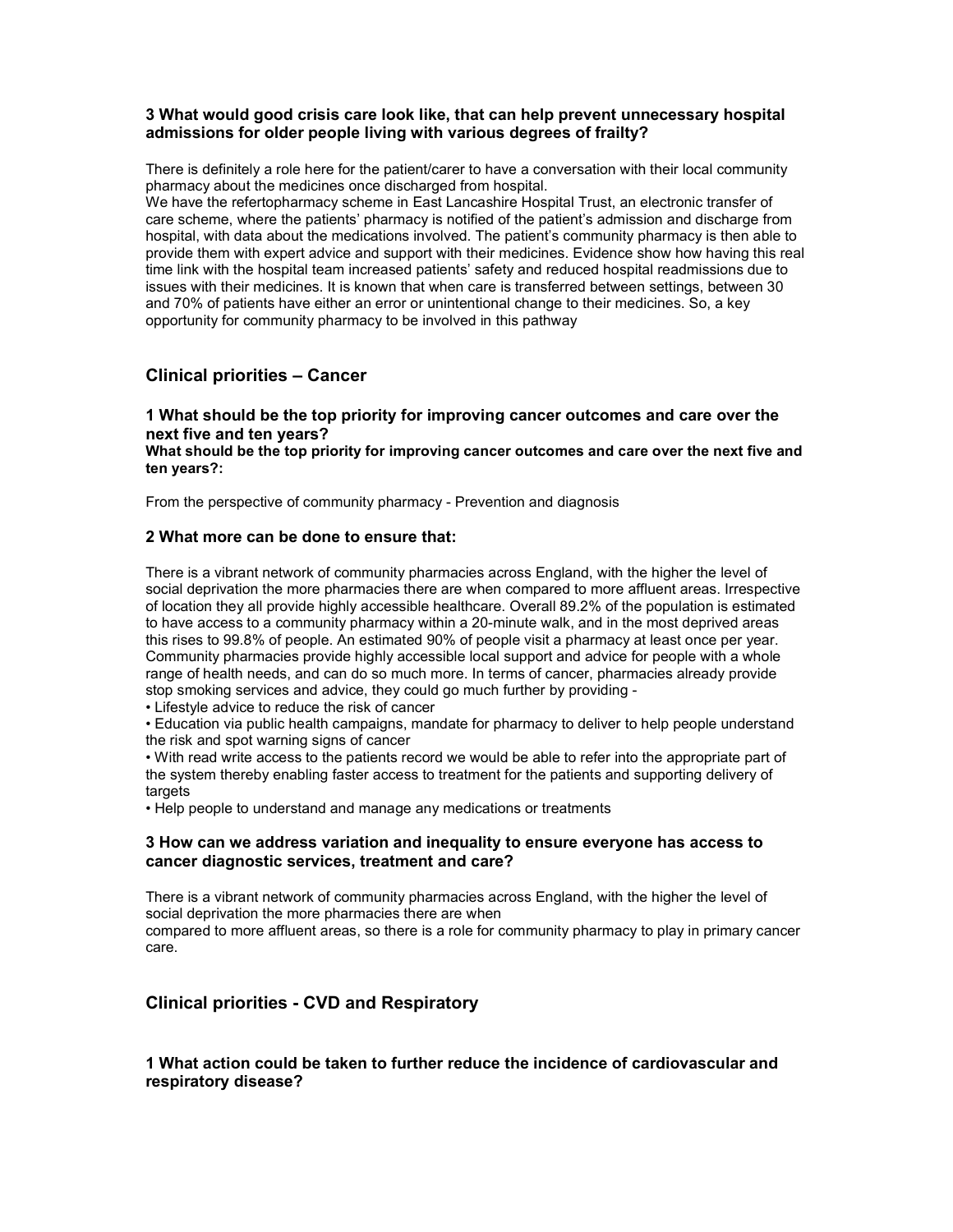The major risk factors for cardiovascular disease include diet, exercise and other lifestyle factors. Lifestyle factors such as smoking still contribute heavily to respiratory conditions. These all require education and support, including motivational interviewing and behavioural change support and early screening for detection to minimize risk of development or slow rate of progression. Investment in screening in community pharmacies including via outreach, carried out for example by the teams found within community pharmacies, with read write access to the patient record, and ability to treat patients via Patient Group Directions in the first instance. By training up more community pharmacists to be independent prescribers this will create further capacity within the system to provide timely interventions and management of those diagnosed with these conditions. The patient supported by an intensive care plan from the community pharmacy that follows them up though their first-year post diagnosis, with the community pharmacy working with the pharmacists in general practice.

This could be enabled with very short lead time if read write access to patient records was granted with little workforce development even within current regulatory boundaries.

#### 2 What actions should the NHS take as a priority over the next five to ten years to improve outcomes for those with cardiovascular or respiratory disease?

Up to 50% of medicines are not taken as prescribed, it is essential to understand what the patient's ideas, concerns and expectations are about both their conditions and treatment. Only once these have been understood and addressed will patients be prepared to effectively consider the information and support which is provided/available about actions they can take to improve their health outcomes and quality of life. There is not the capacity within general practice to take this labour-intensive approach nor is this potentially the best place to provide such interventions as more complex care should be provided from general practice.

All patients should have review(s) of how they are taking their medicines, conducted in their own homes, where necessary; to understand if the medicines being taken appropriately and medication adjusted for optimal use, including deprescribing if deemed appropriate. The review should include understanding and addressing patient concerns as described above and also to include domestic factors such as smoking status, housing, social prescribing etc.

# Clinical priorities - Mental Health

1 What should be the top priority for meeting people's mental health needs? Over the next five, and ten years?

What should be the top priority for meeting peoples mental health needs? Over the next five, and ten years?

To ensure that all patients with mental health problems are identified and directed to appropriate treatment options

#### 2 What gaps in service provision currently exist, and how do you think we can fill them?

Mental health services are currently overwhelmed by the number of people affected by mental health conditions, and this continues to rise and demand for

services, particularly for children and adolescents, grows.

There is a vibrant network of community pharmacies across England, with the higher the level of social deprivation the more pharmacies there are when compared to more affluent areas. Irrespective of location they all provide highly accessible healthcare. Overall 89.2% of the population is estimated to have

access to a community pharmacy within a 20-minute walk, and in the most deprived areas this rises to 99.8% of people. An estimated 90% of people visit a pharmacy at least once per year.

Community pharmacies provide highly accessible local support and advice for people with a whole range of health needs, and can do so much more especially in supporting people with mental health conditions in how to get the best out of their prescribed medicines, which may have side effects and so support is needed.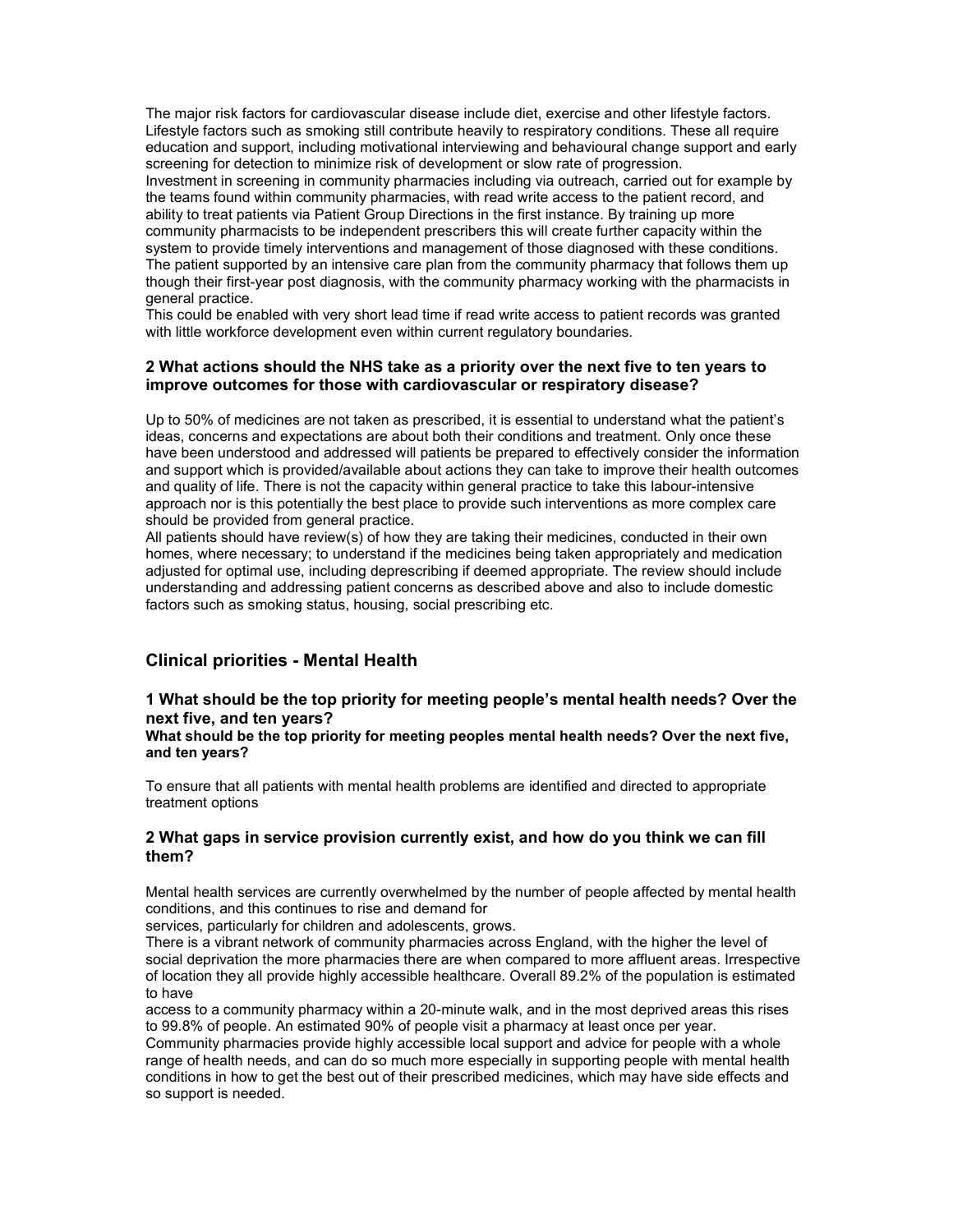Mental health as a group is not included in the new medicine service, so this is current gap in provision

Community pharmacies could also signpost patients to local specialist services and support groups.

#### 3 People with physical health problems do not always have their mental health needs addressed; and people with mental health problems do not always have their physical health needs met. How do you think we can improve this?

Commissioning targeted community pharmacy services that look at meeting the physical health needs of people with mental health conditions could help tackle the poorer health that these people currently have in comparison to the broader population. These include

• Having a national commissioning of stop smoking services from community pharmacies would provide easier access to support for smokers who also have mental health conditions (smoking prevalence in this group of patients is higher than in the population overall)

• Provision of health checks from community pharmacies specifically targeted to people with enduring mental health conditions

# 4 What are the major challenges to improving support for people with mental health problems, and what do you think the NHS and other public bodies can do to overcome them?

One challenge in treating all patients, but perhaps particularly those with mental health problems, is they need time and a personalised approach so they can discuss their goals and outcomes. This is costly in terms of staff time, especially when mental health services are so stretched. Raising awareness and skills within the whole workforce of these needs would help alleviate some pressure

#### 5 How can we better personalise mental health services, involving people in decisions about their care and providing more choice and control over their support?

The principles of patient activation could be applied to the planning of care and treatment for patients needing mental health services.

# Clinical priorities - Learning disability and Autism

# 1 What more can the NHS do, working with its local partners, to ensure that people with a learning disability, autism or both are supported to live happy, healthy and independent lives in their communities?

There is a vibrant network of community pharmacies across England, with the higher the level of social deprivation the more pharmacies there are when compared to more affluent areas. Irrespective of location they all provide highly accessible healthcare. Overall 89.2% of the population is estimated to have access to a community pharmacy within a 20-minute walk, and in the most deprived areas this rises to 99.8% of people. An estimated 90% of people visit a pharmacy at least once per year. Community pharmacies provide highly accessible local support and advice for people with a whole range of health needs, and can do so much more especially in supporting people with Learning Disability and Autism in how to get the best out of their prescribed medicines, which may have side effects and so support is needed.

# 2 How can we best improve the experiences that people with a learning disability, autism or both have with the NHS, ensuring that they are able to access the full range of services they need?

Community pharmacies can provide highly accessible support and advice for people with a whole range of health needs. In particular, pharmacies can provide expert advice on the use of prescription medicines, which may be crucial to ensure that people with learning disabilities or autism are only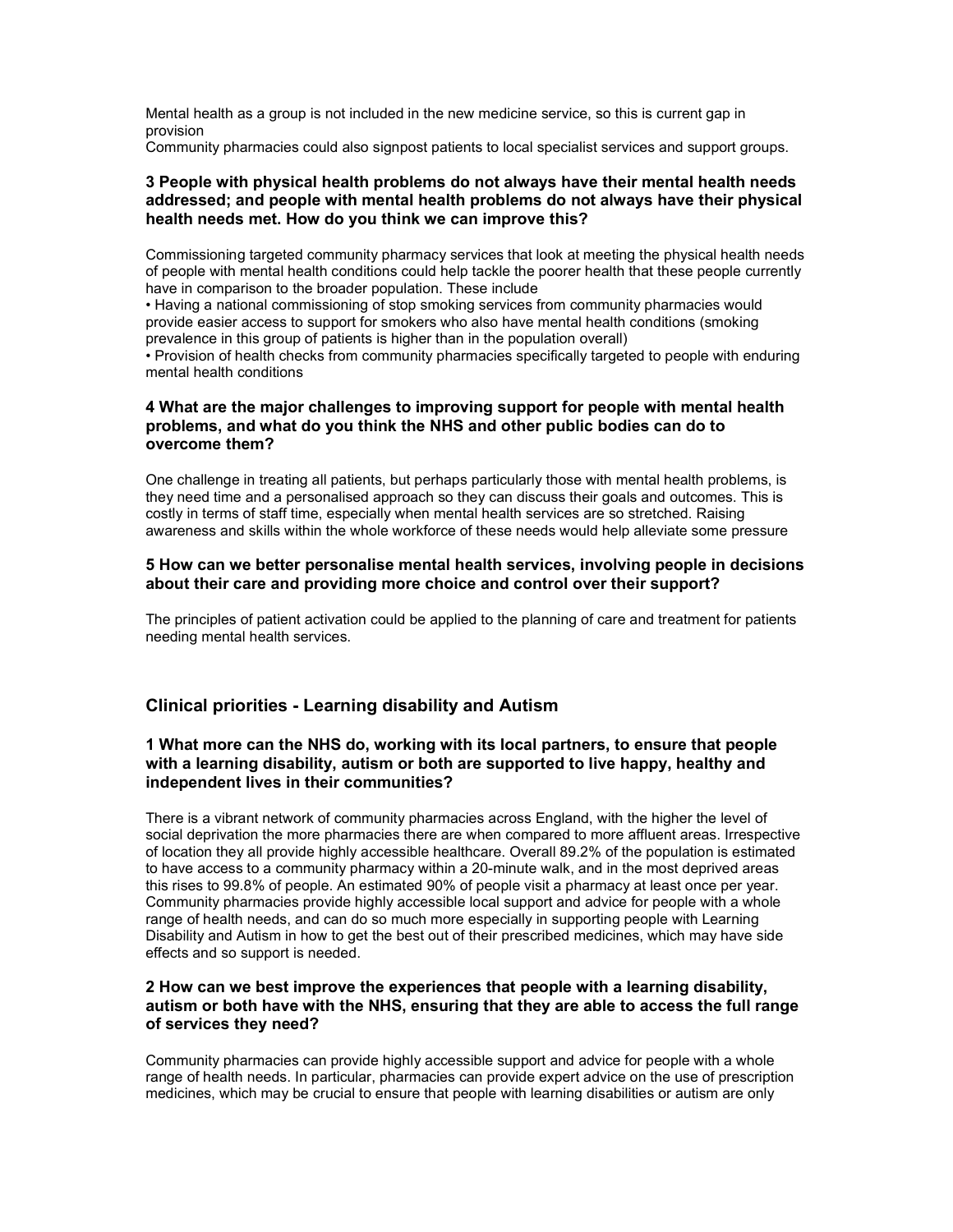taking appropriate medication. Pharmacies can also help to signpost people with specific needs to local support services or social prescribing options.

As is the case for all patients with complex needs, educational programs supported by Health Education England provide support in the workforce to understand the needs of the patient and how they can support them

# Enabling improvement – Workforce

#### 1 What is the size and shape of the workforce that we need over the next ten years to help deliver the improvements in services we would like to see?

When thinking of developing the workforce this also needs to include those organisations that provide "arm's length" services to the NHS e.g. Community Pharmacy, Dentistry & Optometry. They are all providing NHS services and therefore are NHS staff, and so need to be included in the thinking of developing the workforce

The workforce needs to have been trained to work at the top of their license and have employment contracts that allow them to work in different locations providing their services, supported by digital access to the patient record e.g. in terms of pharmacists a flexible pharmacist workforce would include independent pharmacist prescribers who can work in a variety of locations across general practice, care homes and community pharmacy Community pharmacy for example therefore needs to develop a talent bank across the community that can be called on to address changing needs. Thus, the

NHS system needs to invest in appropriate training and protected learning for developing the workforce found in community pharmacy to deliver these, and indeed for other professions

#### 2 How should we support staff to deliver the changes, and ensure the NHS can attract and retain the staff we need?

Staff retention relates heavily to job satisfaction. This is often achieved by empowering staff to make best use of their existing skills, developing their skills further, enabling them to have more varied roles and responsibilities and also valuing the work they do. All of these factors lead to a happy and fulfilled workforce. This can be further supported by reducing administration, duplication and regulatory burden which is often frustrating and reduces capacity to do above.

As the workforce develops its flexibility this impacts on healthcare partners who will see a shift of working practices which are essential for the NHS to be sustainable. This development means the workforce needs to be supported to deliver this change as described above ensuring that they feel empowered drive change. This includes leadership development at all levels as well as clinical and technological integration and development.

#### 3 What more could the NHS do to boost staff health and well-being and demonstrate how employers can help create a healthier country?

To boost staff health and well-being the NHS will need to work on developing its workforce and that of allied professions who have contracts with the NHS e.g. Pharmacy, Optometry & Dentistry, as they too are NHS employees, so that staff are able to develop, have a career progression and work at the top of their license; and thereby setting a standard for other employers.

For the staff in community pharmacy we would like to see far more engagement from Health Education England in developing this workforce, one that is widely recognized as being underutilized. With subjects to include are

• the use of digital technology including apps. So, they are able to support their patients e.g. the digitally naïve in the use of these technologies in looking after their health

• skills and capabilities around taking patients histories and physical assessment as these combined with access to the patient's record would allow the teams in the community pharmacy to be able to contribute more to deflect work away from other parts of the system e.g. by doing near patient testing and updating the medical record.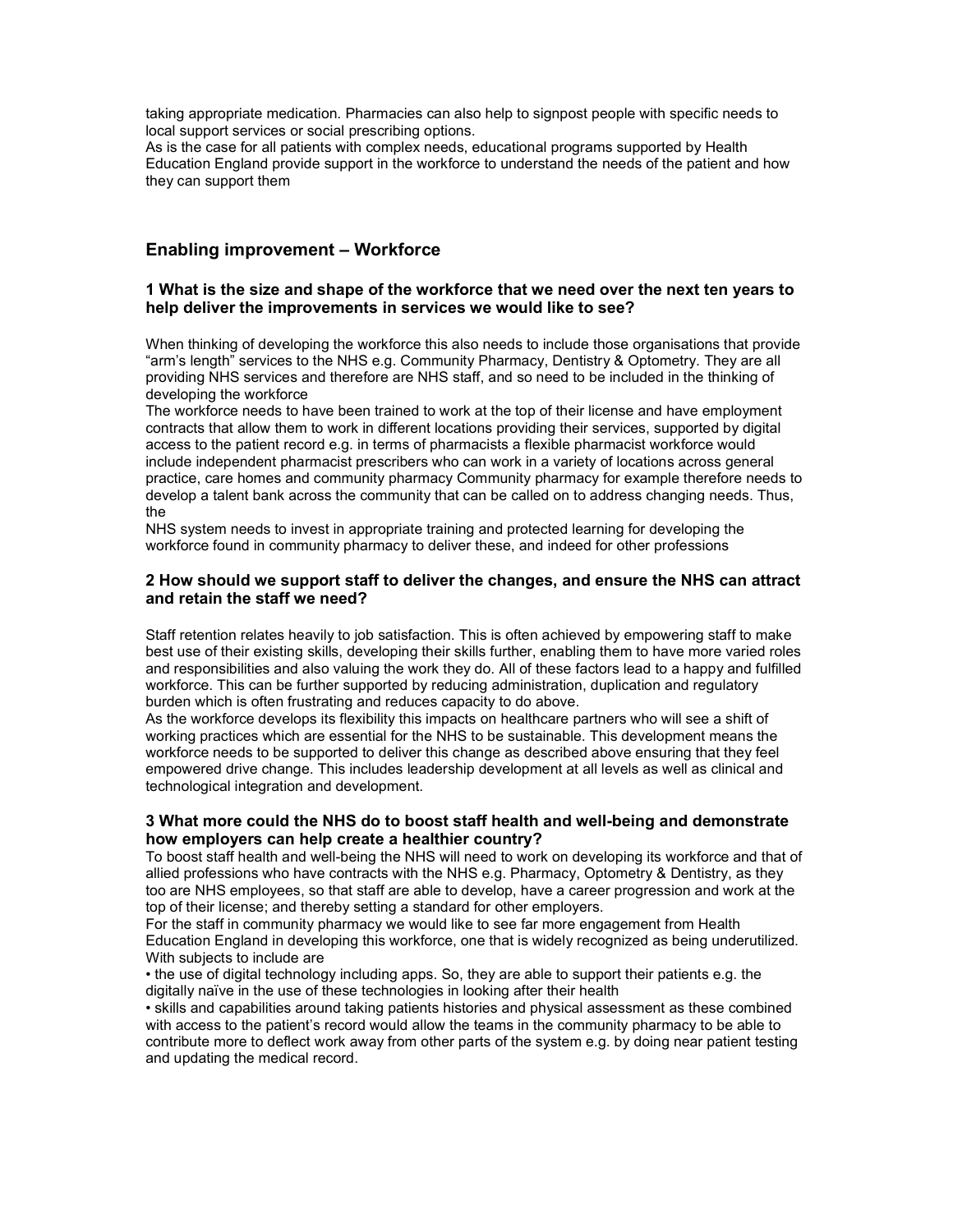# Enabling improvement - Primary Care

#### 1 How can the NHS help and support patients to stay healthy and manage their own minor, short-term illnesses and long-term health conditions?

Commissioning NHS Health Checks through every community pharmacy, supporting self-care and screening for conditions e.g. cardio vascular, respiratory and diabetes

Pathways that use community pharmacists, technicians and pharmacy teams to deflect work away from general practice, out of hours, urgent care and A&E releasing capacity within the system. E.g. minor illness and minor diseases pathways delivered in community pharmacies. Community pharmacy being a disposition on NHS 111 to deflect this workload

Short term could be provided by patient group directions to provide appropriate medication; going forwards have independent prescribers in community pharmacy to address these needs Care plans and health coaching techniques to support change in patient behaviour in managing their long-term conditions, delivered where they collect their prescribed medication. E.g. Pharmacy care plan service in West Yorkshire found community pharmacy can improve patients' quality of life, increasing levels of patient activation and empower people to manage their own conditions Patients with stable long-term conditions e.g. Cardiovascular disease, diabetes (HbA1c and footcare), AF (INR test) being monitored with near patient testing in the community pharmacy, results that can be automatically added to the patient record by the pharmacy

Investment in the workforce and protected learning is needed to deliver these

# 2 How could services like general practice and pharmacy, work with other services like hospital services to better identify and meet the urgent and long-term needs of patients?

For community pharmacists to have read write access to the patient record, this opens up the opportunity to do near patient testing, other diagnostics and prescribing in the community pharmacy with actions added straight to the patients record, or tasked to the appropriate healthcare professional within the healthcare system

Services designed with effective contracting with all the partners, to maximise the potential of working together. Currently the contracting mechanism in some areas of primary care leads to tension and perceived conflicts of interest. Innovative new contracting arrangements will ensure that all elements of primary care and /or secondary working together, will deliver the best and safest care for the local community in the most cost-effective manner

Develop a flexible pharmacist workforce that includes independent pharmacist prescribers who can work in a variety of locations across general practice, care homes and community pharmacy Expand the existing technology of electronic transfer of care systems that notify community pharmacy that a patient has been admitted or discharged from hospital. The discharge notification gives information on the discharge medicine and any follow up needed. E.g. Refer to pharmacy in East Lancashire Hospital Trust

# 3 What other kinds of professionals could play a role in primary care, what services might they be able to deliver which are currently delivered elsewhere, and how might they be supported to do so?

It is widely recognised that community pharmacists and their teams are an underutilised resource – Murray report, with an existing base of one community pharmacy for every 4,000 of the population Services community pharmacies could provide over and above current provision:

• Near patient testing e.g. INR testing, diabetics HbA1c & foot checks

• Universal availability of NHS Health Checks and subsequent management of those diagnosed with high cholesterol, hypertension, diabetes or those with lifestyles and other factors which may lead to development of these conditions

• NHS Seasonal Flu vaccination for children

• Vaccination services e.g. meningitis (Men ACWY) for young people

• Case finding and management e.g. COPD using micro spirometry – as being piloted in Fleetwood and other diseases

• Funded Medicines optimisation activity to ensure patients get the best out of their medicines, and only the medicines needed are prescribed e.g. work with poly pharmacy prescribing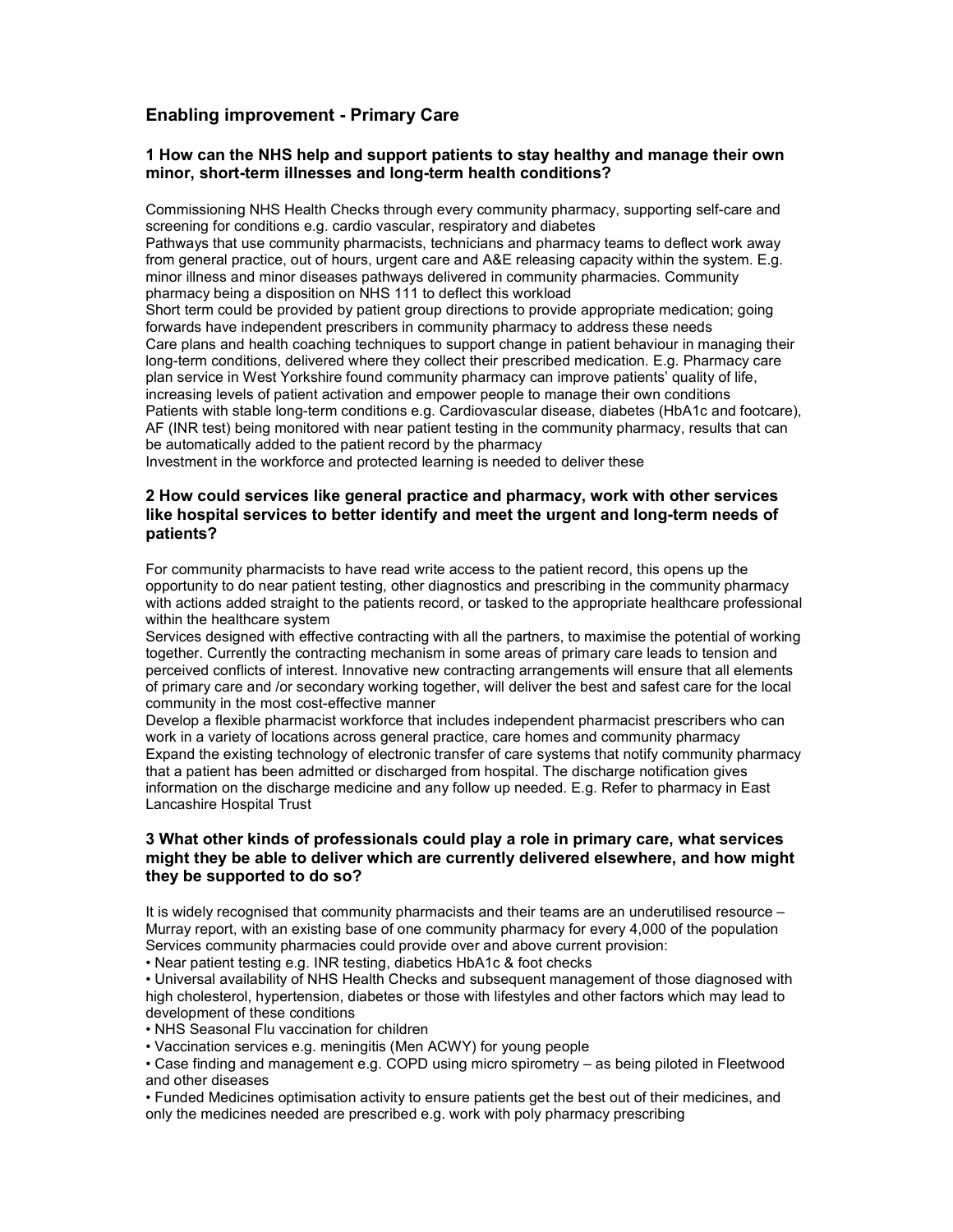Enablers needed to achieve this:

• Have read write access to central patient record

• Appropriate funded training and protected learning time for workforce development in community pharmacy to deliver these services

• Funded training for community pharmacists to be Independent prescribers in community pharmacy linked into their local GP practice/s, so that patients can receive NHS care in community pharmacy

# 4 How could prevention and pro-active strategies of population health management be built more strongly into primary care?

Innovative new contracting methods so services are designed with all partners involved in the pathway, to maximise potential of working together, with related contractual levers around successful delivery

Combining health and social care into one and removing barriers between different organisations, with ring fenced funds for prevention, supported by social policies around food; reviewing licensing arrangements for fast food outlets particularly near schools and areas of health and social inequalities and social policy that drives out healthy eating and lifestyles

Following prevention services available from community pharmacy:

• Universal availability of NHS Health Checks and health checks type services to enable the early identification of people at risk but not yet with a condition and subsequent management with lifestyles interventions and support including support with other factors which may lead to development of these conditions • NHS Seasonal Flu vaccination for children

• Vaccination services e.g. meningitis (Men ACWY) for young people

• Sexual health services, including contraception and screening services

Targets that include patient experience, so learnings are obtained from how services are received by their target audience, and learning built into refining the strategies

Developing strategies including the wider determinants of health e.g. housing

# Enabling improvement - Digital innovation and technology

# 1 How can digital technology help the NHS to:

a) Using the example of community pharmacists, if they had universal read write access to the patient record, this would open up the opportunity to do near patient testing, other diagnostics and prescribing in the community pharmacy with actions added straight to the patients record, or any actions required to be tasked to the appropriate healthcare professional within the system. With this support and monitoring it ensures the patients medication remains effective and being used to its maximum effect, and maximises the services that can be accessed via the community pharmacy Expanding the existing technology of electronic transfer of care systems that notify community pharmacy that a patient has been admitted or discharged from hospital. The discharge notification gives information on the discharge medicine and any follow up needed. Examples of the system is the Refer to pharmacy scheme found in East Lancashire Hospital Trust, that enable safer discharge from hospital and has reduced then number of readmissions due to medicines

b) It is essential to understand what people's ideas, concerns and expectations are about both their conditions and treatment. Only once these have been understood and addressed will patients be prepared to effectively consider the information and support which is provided/available. c) All healthcare services rely on safe, effective, timely communication between healthcare

professionals and patients. In community pharmacy much of this still happens by Royal Mail, phone or fax. There is a need for a standardised secure way of sharing information with allied healthcare professionals, and having access to the patients record if we are to increase our efficiencies, and also enhance patient safety by being able to see and add to the record in real time.

Digital communications allow for automation of routine or planned processes e.g. an app to help patients to remember to take their medication, use of skype for consultations – there is much potential in this area

# 2 What can the health and care system usefully learn from other industries who use digital technology well?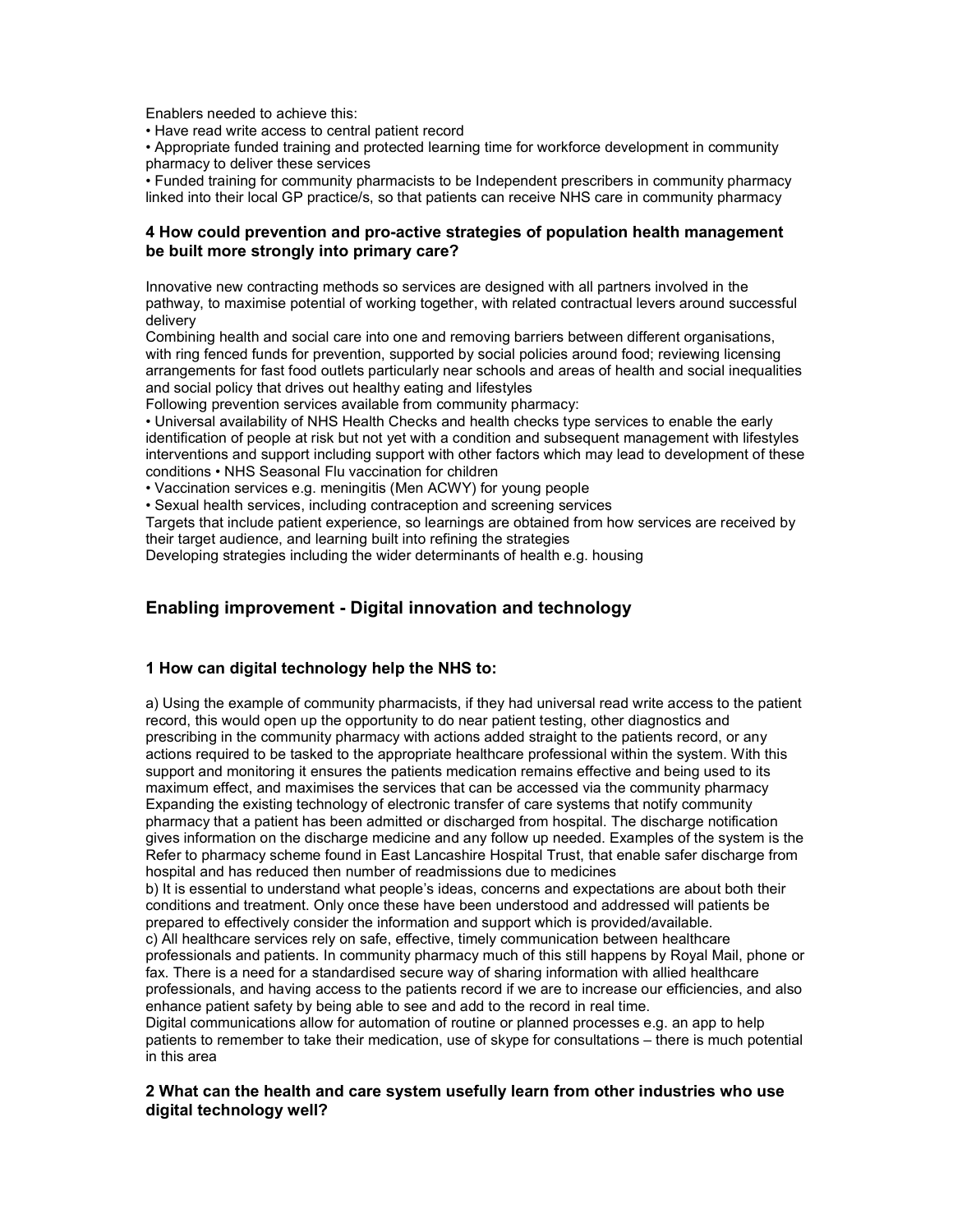Look at examples where there are integrated, visible and good interoperability by both the recipient and deliverer of service across all interfaces of the service, that leads to seamless service delivery with high levels of service user satisfaction and also efficient cost-effective service delivery. Not everyone will embrace technology and lessons can be learnt from other industries as to how they have integrated the old and the new to ensure they can communicate with all their clients

#### 3 How do we encourage people to use digital tools and services? What are the issues and considerations that people may have?

The tools themselves have to be free, easily accessible, secure, safe, easy to use, and be able to work with other technologies used in the system before the healthcare professional is able to assure people of their usefulness.

Not everyone will embrace this technology and provision needs to be made for multi-channel access for patients and healthcare professionals.

# 4 How do we ensure we don't widen inequalities through digital services and technology?

Already we see inequalities between different social economic groups, with deprived areas having fewer GPs and more community pharmacies compared to more affluent areas. So, if how people access healthcare services become more complicated and so becomes a barrier this will widen these inequalities.

Support to help patients struggling with these new ways of working can be delivered by community pharmacies and their teams, who can help on a "face to face" basis by supporting patients with these new ways of working at locations close to where they live or work i.e. community pharmacy teams become digital navigators. The pharmacies can also home terminals within the pharmacy so people without a computer or mobile device can access the services from here

# Enabling improvement - Research and innovation

# 1 How can we increase opportunities for patients and carers to collaborate with the NHS to inform research and also encourage and support the use of proven innovations (for example new approaches to providing care, new medical technologies, use of genomics in healthcare and new medicines)?

There is a vibrant network of community pharmacies across England, with the higher the level of social deprivation the more pharmacies there are when compared to more affluent areas. Irrespective of location they all provide highly accessible healthcare. Overall 89.2% of the population is estimated to have access to a community pharmacy within a 20-minute walk, and in the most deprived areas this rises to 99.8% of people. An estimated 90% of people visit a pharmacy at least once per year. Community pharmacies therefore provide highly accessible local support and advice for people with a whole range of health needs, and can do so much more especially in supporting e.g. help to publicise these opportunities

# 2 What transformative actions could we take to enable innovations to be developed, and to support their use by staff in the NHS?

Provide safe environments to try out innovation Innovation encourage by senior and middle managers Empower and inspire staff to innovate Have team advocates to encourage the sharing of innovative ideas

# 3 How can we encourage more people to participate in research in the NHS and do so in a way that reflects the diversity of our population and differing health and care needs?